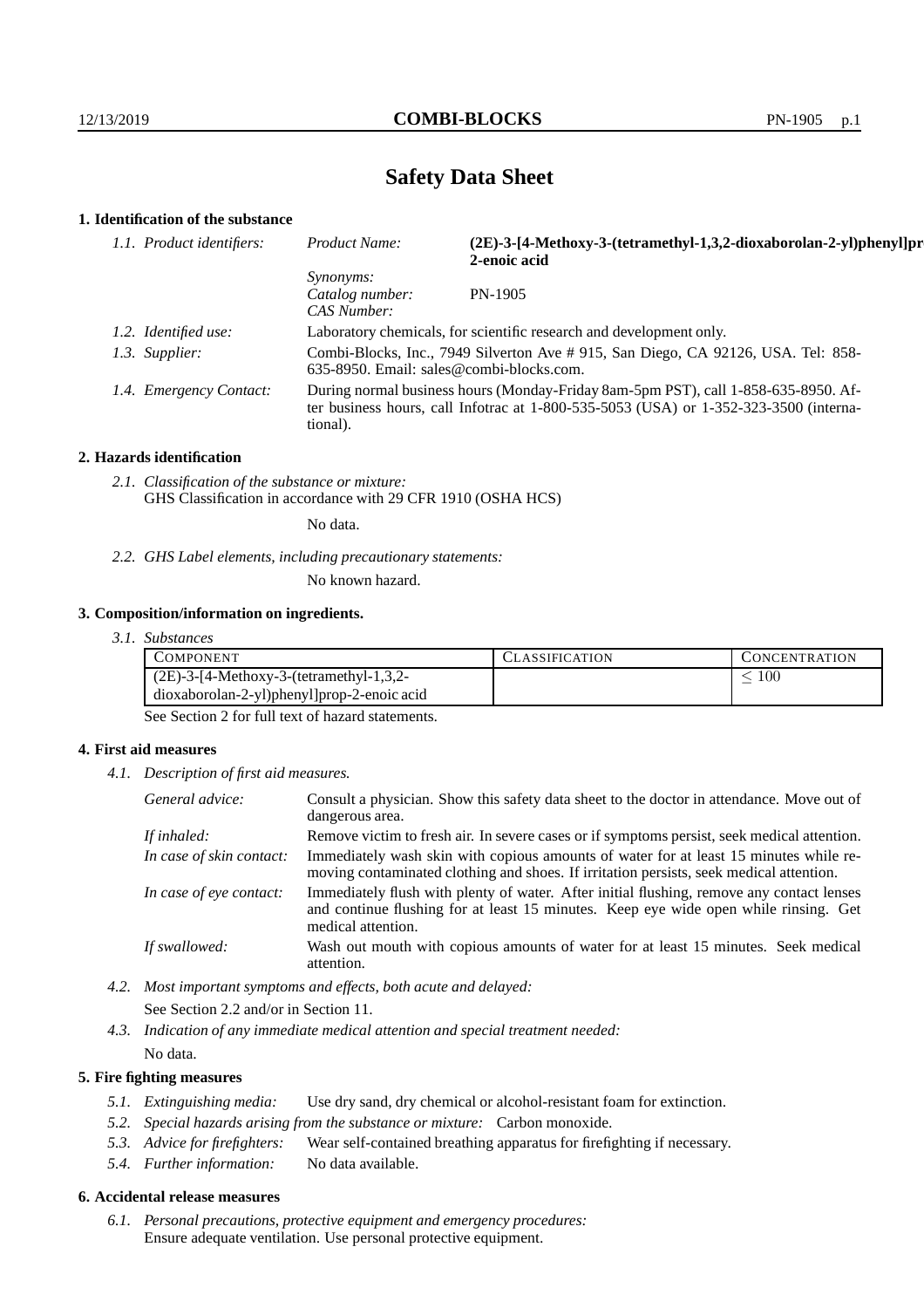|                                                                                                                         | 6.2. Environmental precautions:                                                                                                                                                        |                                                                                                                                                                                                                                                                    |  |
|-------------------------------------------------------------------------------------------------------------------------|----------------------------------------------------------------------------------------------------------------------------------------------------------------------------------------|--------------------------------------------------------------------------------------------------------------------------------------------------------------------------------------------------------------------------------------------------------------------|--|
|                                                                                                                         | Should not be released into the environment. See Section 12 for additional ecological information.                                                                                     |                                                                                                                                                                                                                                                                    |  |
|                                                                                                                         | 6.3. Methods and materials for containment and cleaning up:<br>Sweep up or vacuum up spillage and collect in suitable container for disposal.<br>6.4. Reference to other sections:     |                                                                                                                                                                                                                                                                    |  |
|                                                                                                                         |                                                                                                                                                                                        |                                                                                                                                                                                                                                                                    |  |
|                                                                                                                         |                                                                                                                                                                                        |                                                                                                                                                                                                                                                                    |  |
|                                                                                                                         | Refer to protective measures listed in Sections 8 and 13.                                                                                                                              |                                                                                                                                                                                                                                                                    |  |
|                                                                                                                         | 7. Handling and storage                                                                                                                                                                |                                                                                                                                                                                                                                                                    |  |
|                                                                                                                         |                                                                                                                                                                                        | 7.1. Precautions for safe handling: Avoid contact with skin and eyes. Avoid inhalation of vapour or mist. Keep away<br>from sources of ignition - No smoking. Take measures to prevent the build up of electro-<br>static charge. For precautions see section 2.2. |  |
| 7.2. Conditions for safe storage, including any incompatibilities: Store refrigerated. Keep container tightly closed in |                                                                                                                                                                                        | a dry and well-ventilated place. Containers which are opened must be carefully resealed<br>and kept upright to prevent leakage.                                                                                                                                    |  |
|                                                                                                                         | 7.3. Specific end use(s):                                                                                                                                                              | Laboratory chemicals, for scientific research and development only.                                                                                                                                                                                                |  |
|                                                                                                                         | 8. Exposure Controls / Personal protection                                                                                                                                             |                                                                                                                                                                                                                                                                    |  |
|                                                                                                                         | 8.1. Control parameters:                                                                                                                                                               |                                                                                                                                                                                                                                                                    |  |
|                                                                                                                         | Components with workplace control parameters: Contains no substances with occupational exposure limit values.                                                                          |                                                                                                                                                                                                                                                                    |  |
|                                                                                                                         | 8.2. Exposure controls:                                                                                                                                                                |                                                                                                                                                                                                                                                                    |  |
|                                                                                                                         | Appropriate engineering controls: Ensure that eyewash stations and safety showers are close to the workstation<br>location. Ensure adequate ventilation, especially in confined areas. |                                                                                                                                                                                                                                                                    |  |
|                                                                                                                         | Personal protective equipment:                                                                                                                                                         |                                                                                                                                                                                                                                                                    |  |
|                                                                                                                         | Eye/face protection:                                                                                                                                                                   | Wear appropriate protective eyeglasses or chemical safety goggles as described by OSHA's<br>eye and face protection regulations in 29 CFR 1910.133 or European Standard EN166.                                                                                     |  |
|                                                                                                                         | Skin protection:                                                                                                                                                                       | Handle with gloves. Gloves must be inspected prior to use. Use proper glove removal<br>technique (without touching glove's outer surface) to avoid skin contact with this product                                                                                  |  |

## **8. Exposure Controls / Personal protection**

| Eye/face protection:               | Wear appropriate protective eyeglasses or chemical safety goggles as described by OSHA's<br>eye and face protection regulations in 29 CFR 1910.133 or European Standard EN166.                                                                                                                                         |
|------------------------------------|------------------------------------------------------------------------------------------------------------------------------------------------------------------------------------------------------------------------------------------------------------------------------------------------------------------------|
| Skin protection:                   | Handle with gloves. Gloves must be inspected prior to use. Use proper glove removal<br>technique (without touching glove's outer surface) to avoid skin contact with this product.<br>Dispose of contaminated gloves after use in accordance with applicable laws and good<br>laboratory practices. Wash and dry hands |
| <b>Body Protection:</b>            | Complete suit protecting against chemicals, Flame retardant antistatic protective clothing.<br>The type of protective equipment must be selected according to the concentration and<br>amount of the dangerous substance at the specific workplace.                                                                    |
| Respiratory protection:            |                                                                                                                                                                                                                                                                                                                        |
| Control of environmental exposure: | Prevent further leakage or spillage if safe to do so. Do not let product enter<br>drains.                                                                                                                                                                                                                              |

## **9. Physical and chemical properties**

*9.1. Information on basic physical and chemical properties*

| (a)                | Appearance:                                   | No data  |
|--------------------|-----------------------------------------------|----------|
| (b)                | Odour:                                        | No data  |
| (c)                | Odour Threshold:                              | No data  |
| (d)                | pH:                                           | No data  |
| (e)                | Melting point/freezing point:                 | No date. |
| (f)                | Initial boiling point and boiling range:      | No data  |
| (g)                | Flash point:                                  | No data  |
| (h)                | Evaporatoin rate:                             | No data  |
| (i)                | Flammability (solid, gas):                    | No data  |
| (j)                | Upper/lower flammability or explosive limits: | No data  |
| $\rm(k)$           | Vapour pressure:                              | No data  |
| (1)                | Vapour density:                               | No data  |
| (m)                | Relative density:                             | No data  |
| (n)                | Water solubility:                             | No data  |
| $\left( 0 \right)$ | Partition coefficient: n-octanol/water:       | No data  |
| (p)                | Auto-ignition:                                | No data  |
| (q)                | Decomposition temperature:                    | No data  |
| (r)                | Viscosity:                                    | No data  |
| (s)                | Explosive properties:                         | No data  |
| (t)                | Oxidizing properties:                         | No data  |